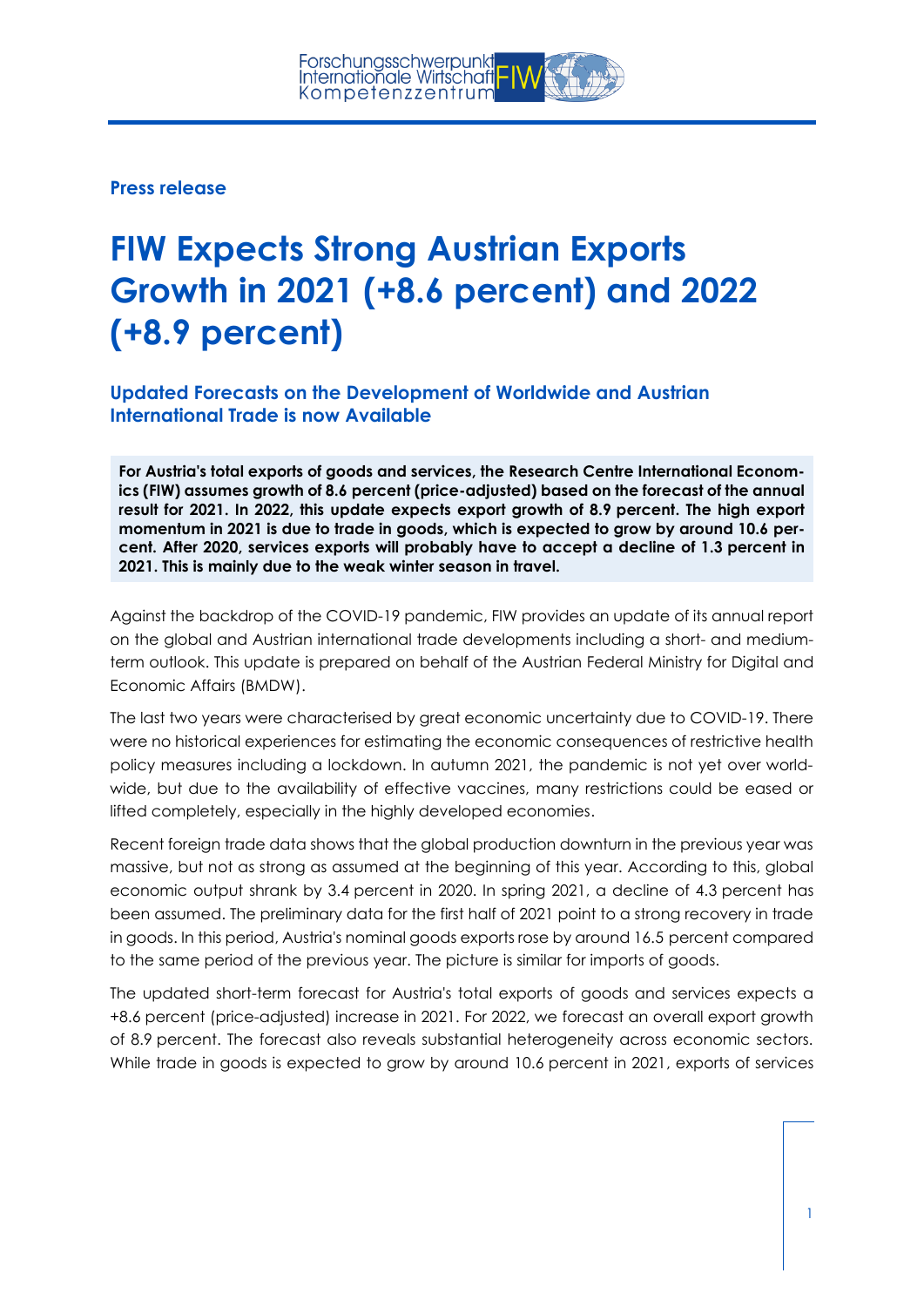will decline by 1.3 percent. This is mainly due to the weak winter season in cross-border tourism. In 2022, assuming that hardly any COVID-19 restrictions will be necessary, services trade should grow very dynamically with a growth rate of 17.1 percent. In goods trade, the growth rate remains high at 6 percent in 2022, albeit lower compared to growth in 2021. Goods trade will already exceed the pre-crisis level by 4 percent by the end of 2021, whereas services trade will still be below the pre-COVID-19 level at the end of 2022.

From an economic policy perspective, the future development of Austrian service exports is decisive in the short term. Uncertainty regarding the fourth COVID-19 wave during the winter months thus also constitutes the greatest downside risk for the forecast of trade in services. Effective measures and clear concepts for dealing with the pandemic during the next months would therefore be needed. These measures should pursue the goal of creating clarity and the greatest possible security for tourism firms as well as for potential customers. Otherwise, other Alpine countries could be more attractive as holiday destinations during this winter season. The current development of COVID-19 infection figures and hospitalisations in Austria calls for rapid and effective measures to contain and stabilise the health system.

For trade in goods, the current supply and material shortages and the associated significant price increases are the greatest downside risk for the forecast. About one-third of all companies surveyed from the manufacturing sector in the WIFO-Konjunkturtest (business cycle survey) named supply shortages as the most important current barrier for production, a historic high since the start of EU-wide harmonised recording of business survey data in 1996. In principle, global value chains are likely to be intact but currently fragile. Due to the COVID-19 pandemic, there are temporary hindrances in these interconnections, with negative consequences that build up over the value chain. The COVID-19 crisis is also likely to have changed the demand structure. Medium-term policy measures should therefore pursue the goal of making value chains more robust. To this end, a certain degree of regionalisation can also be pursued.

**Revised data for the crisis year 2020 show a better development than in the provisionally published data as of February 2021. Trade in goods will already exceed the pre-crisis level by 4 percent by the end of 2021, whereas trade in services will still be below the pre-COVID-19 pandemic level in 2022. Supply and material shortages, however, dampen foreign trade development.**

The FIW Annual Report is available for download [here.](https://fiw.ac.at/fileadmin/Documents/Publikationen/Jahresgutachten_2021/Update_November_2021/FIW_Jahresgutachten_Update2021_FINAL.pdf)

The data appendix can be found here as **Excel and [PDF](https://fiw.ac.at/fileadmin/Documents/Publikationen/Jahresgutachten_2021/Update_November_2021/Datenappendix_update2021_FINAL_Print.pdf)** files.

Vienna, 11 November 2021